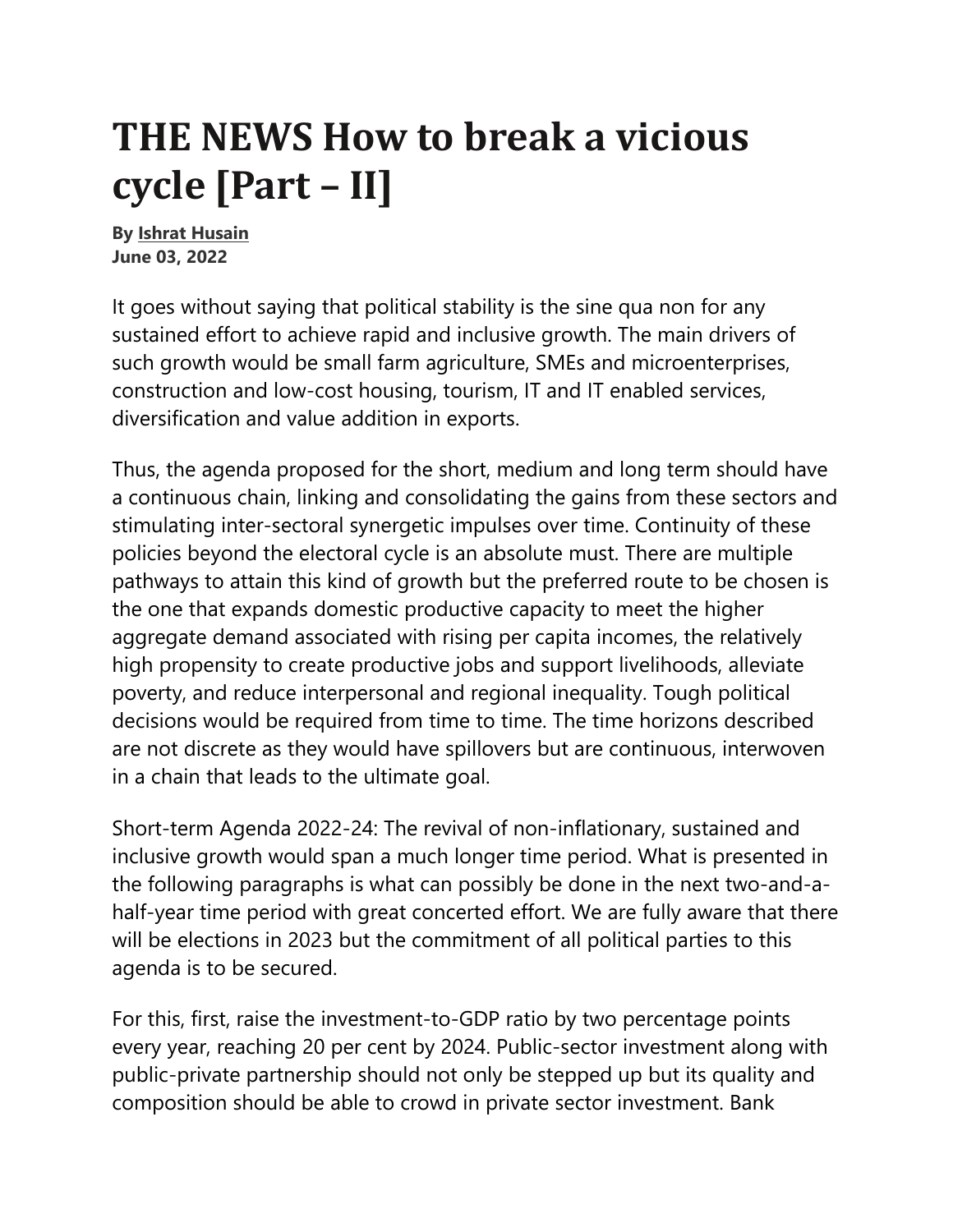credit-to-GDP ratio, particularly in the fixed investment component, has remained dismally low compared to our neighbouring countries and has to be doubled from the current level. Private equity, development finance institutions, IPOs , and debt capital markets have to play a crucial role in financing private investment.

Second, increase productivity of small and medium sized farmers – particularly in wheat, sugar, cotton, oilseeds, livestock products and pulses – improve marketing infrastructure, confine the role of government to strategic reserves for managing demand supply gap, and maintain price stability. Provision of improved seed, fertiliser, pesticides, small agricultural implements through targeted subsidies along with water resource use efficiency and credit to small farmers who constitute two third of the total farms can boost the national yields of crops. Veterinary services and artificial insemination would do the same for dairy and livestock. It is paradoxical that a country with the largest irrigation system has to import food items and cotton amounting to almost \$10 billion. The impressive results in rice and maize crops show that government intervention in markets is to be avoided. R&D in the public sector needs to be integrated and coordinated.

Third, continue focused attention on the construction and housing sector and tourism which would create jobs, induce activity in the allied industries, assist micro, small and medium enterprises and help low-income families in acquiring houses and expanding tourist facilities in Gilgit-Baltistan, Khyber Pakhtunkhwa, the Makran Coast and Azad Jammu and Kashmir. The domestic cement industry is not only expanding in response to demand within the country but also because of economies of scale it is able to export. The Pakistan Steel Mills has to be made fully operational under private sector lease arrangement and expanded to three million ton capacity and, along with performance linked incentives to manufacture quality products, will reduce dependence on imports. The engineering goods industry has remained stunted and should be incentivized to meet the local industrial demand or compete in international markets.

Fourth, broaden the FBR and provincial tax bases to attain tax-to-GDP ratio of 15 per cent (provincial taxes contributing three per cent from one per cent at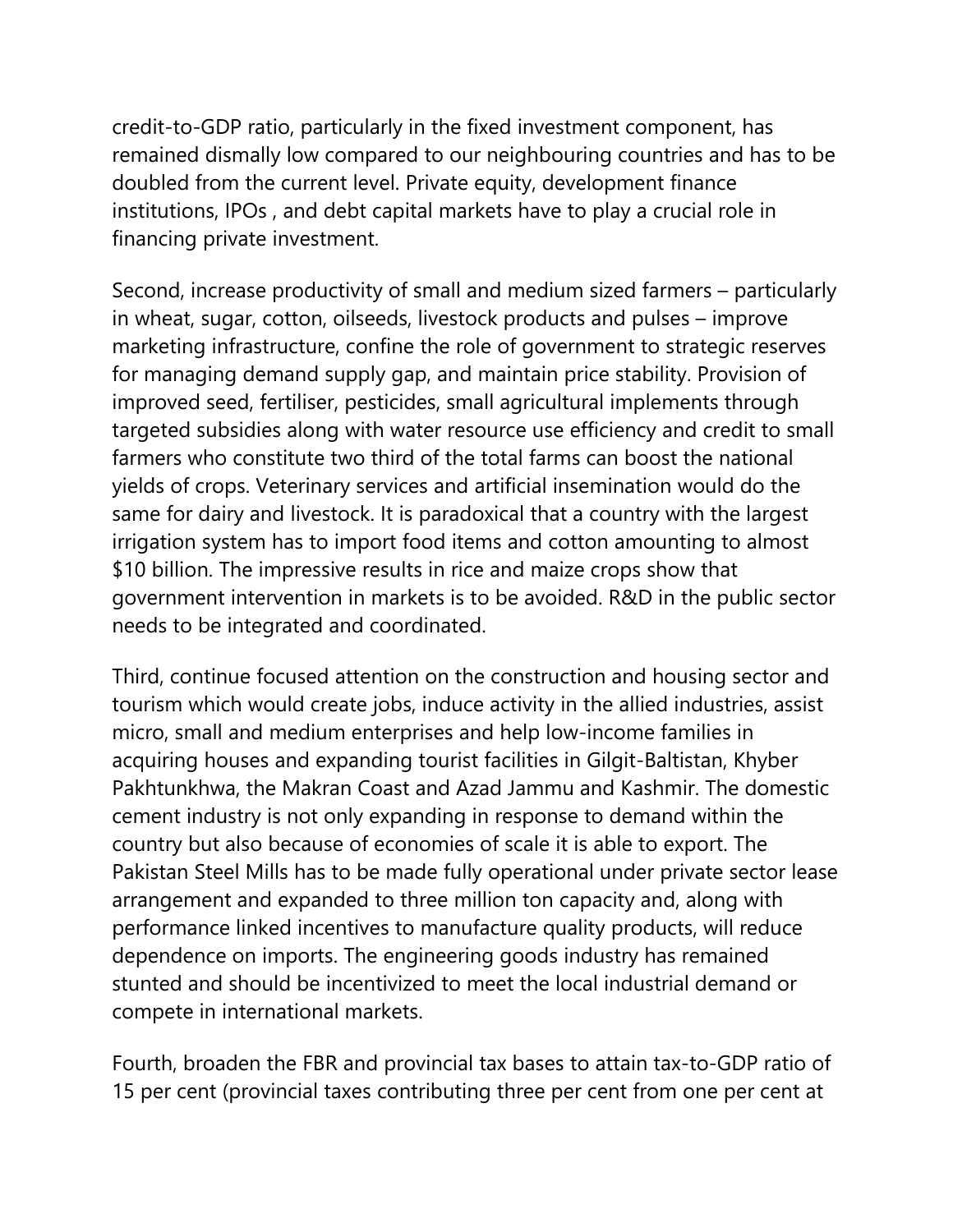present) through automation, data integration and data analytics, harmonization, new surveys and valuation of properties, track and trace system, and minimizing interaction between taxpayer and tax collector; gradually bring down the ratio of indirect taxes from 60 per cent of the total to 50 per cent; expedite income tax and sales tax refunds on the lines of FASTER without any human intervention at any stage in the process.

Urban property tax is a huge potential that can be tapped if the powers to assess and collect this tax is devolved to municipal corporations. Cities like Karachi, Lahore, Islamabad and Faisalabad can generate five to six times more than the present levels if they carry out cadastral surveys, revalue properties annually and impose heavy penalties on non-utilization of plots. Taxes on the agriculture income of large landowners and revision of irrigation charges can prove to be a remunerative source of income for the provinces and also ensure efficient use of water resources that are getting scarce. The reliance on indirect taxes on goods and services is highly regressive and it needs to be replaced by direct taxes on income (irrespective of the source), property, capital gains, assets and inheritance.

Fifth, revamp state-owned enterprises (SOEs) through restructuring, capital market sales, sales to strategic investors, mergers, liquidation, management contracts, public-private partnership to improve overall economic efficiency and maximize the returns to the exchequer. All the heads of these enterprises have to be recruited through an open competitive process and the candidates selected on the basis of merit, compensated well but held accountable for the results. The ministry heading this can set the performance agreements but not interfere in day-to-day operations.

A comprehensive plan and strategy is already in place that has classified the commercial SOEs in two parts – those to be retained in public ownership for strategic or public policy considerations and those which have to be privatized or liquidated. Under the first category, some of the enterprises have to be restructured and made financially viable. The implementation of this plan would save close to one trillion rupees in form of grants, domestic and foreign loans, guarantees, equity, capital allocations, subsidies funded and unfunded. The fiscal situation would improve if this plan is expeditiously executed.